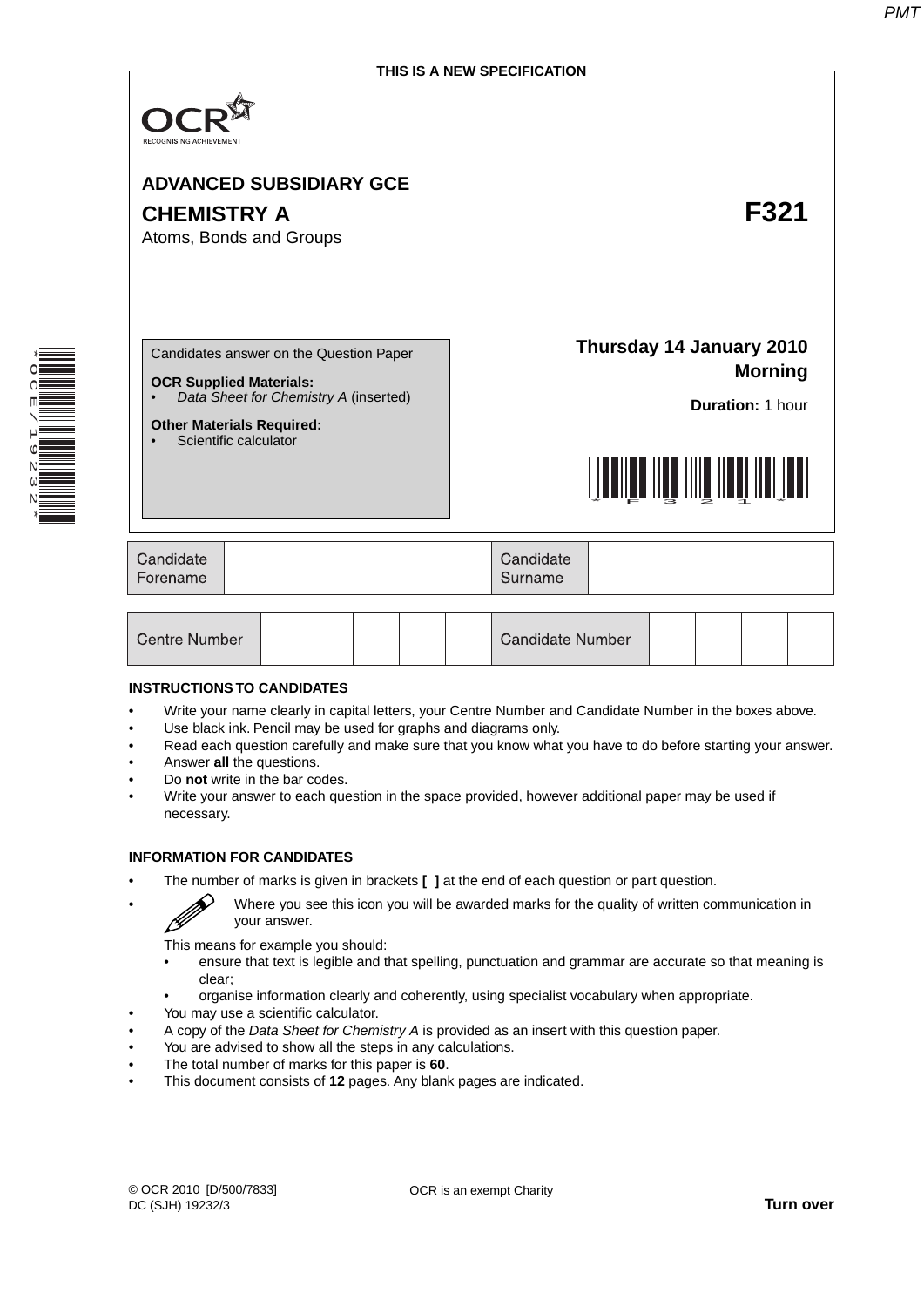#### Answer **all** the questions.

**1** Europium, atomic number 63, is used in some television screens to highlight colours. A chemist analysed a sample of europium using mass spectrometry. The results are shown in **Table 1.1**  below.

| isotope            | relative isotopic mass | abundance (%) |
|--------------------|------------------------|---------------|
| $151$ Eu           | 151.0                  | 47.77         |
| 153 <sub>F11</sub> | 153.0                  | 52.23         |

# **Table 1.1**

 **(a)** Define the term *relative isotopic mass*.

 ................................................................................................................................................... ................................................................................................................................................... ................................................................................................................................................... ............................................................................................................................................ **[2]**

 **(b)** Using **Table 1.1**, calculate the relative atomic mass of the europium sample. Give your answer to **two** decimal places.

answer = ………………………… **[2]**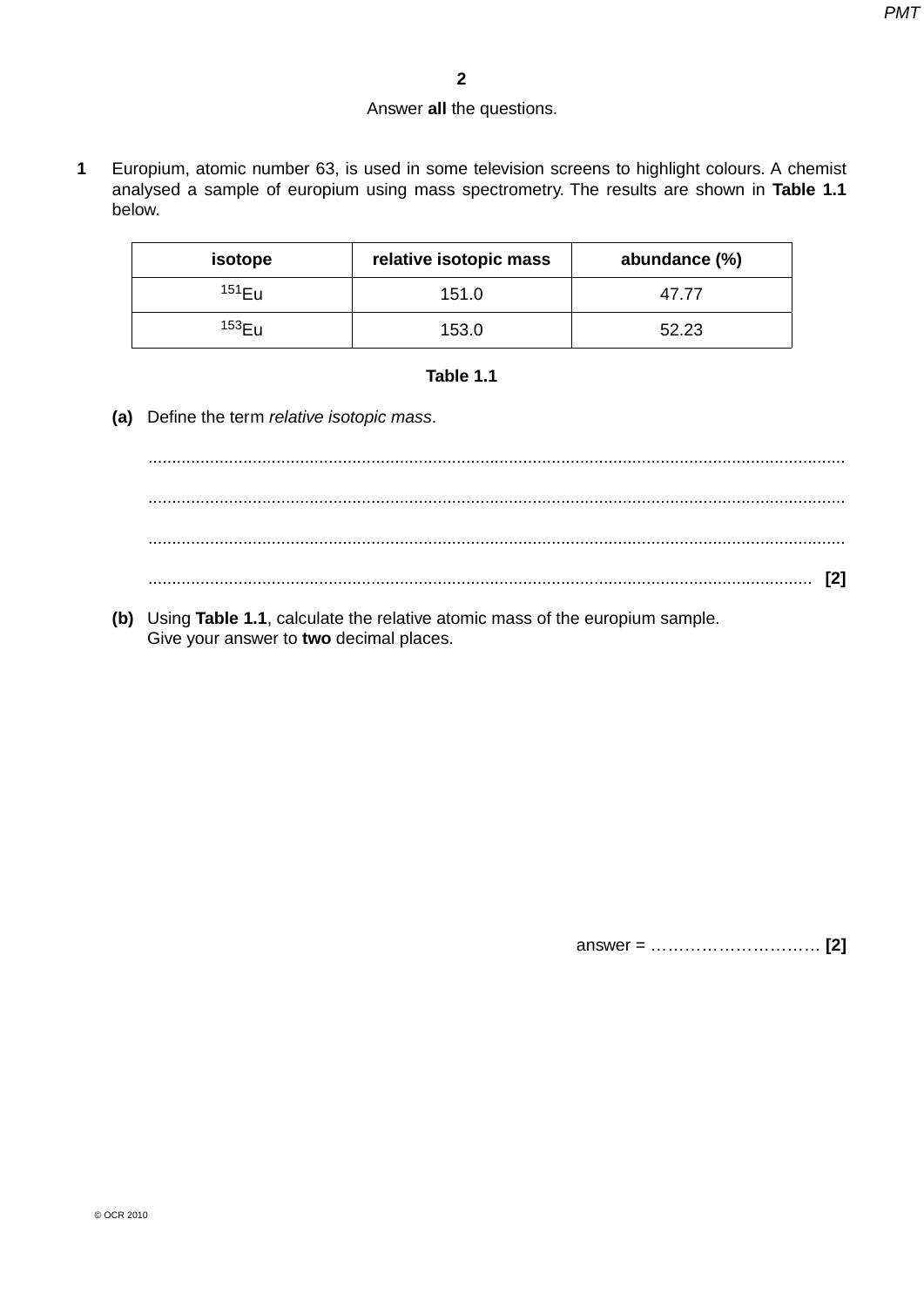- (c) Isotopes of europium have differences and similarities.
	- In terms of protons, neutrons and electrons, how is an atom of <sup>151</sup>Eu different from an  $(i)$ atom of  $153E12$

(ii) In terms of protons, neutrons and electrons, how is an atom of  $151$ Eu similar to an atom of  $153$ Eu?

(d) Modern plasma television screens emit light when mixtures of noble gases, such as neon and xenon, are ionised.

The first ionisation energies of neon and xenon are shown in the table below.

| element | 1st ionisation energy<br>/ kJ mol $^{-1}$ |
|---------|-------------------------------------------|
| neon    | $+2081$                                   |
| xenon   | $+1170$                                   |

Explain why xenon has a lower first ionisation energy than neon.

|  |  |  |  |  |  |  |  |  | [Total: 9] |  |
|--|--|--|--|--|--|--|--|--|------------|--|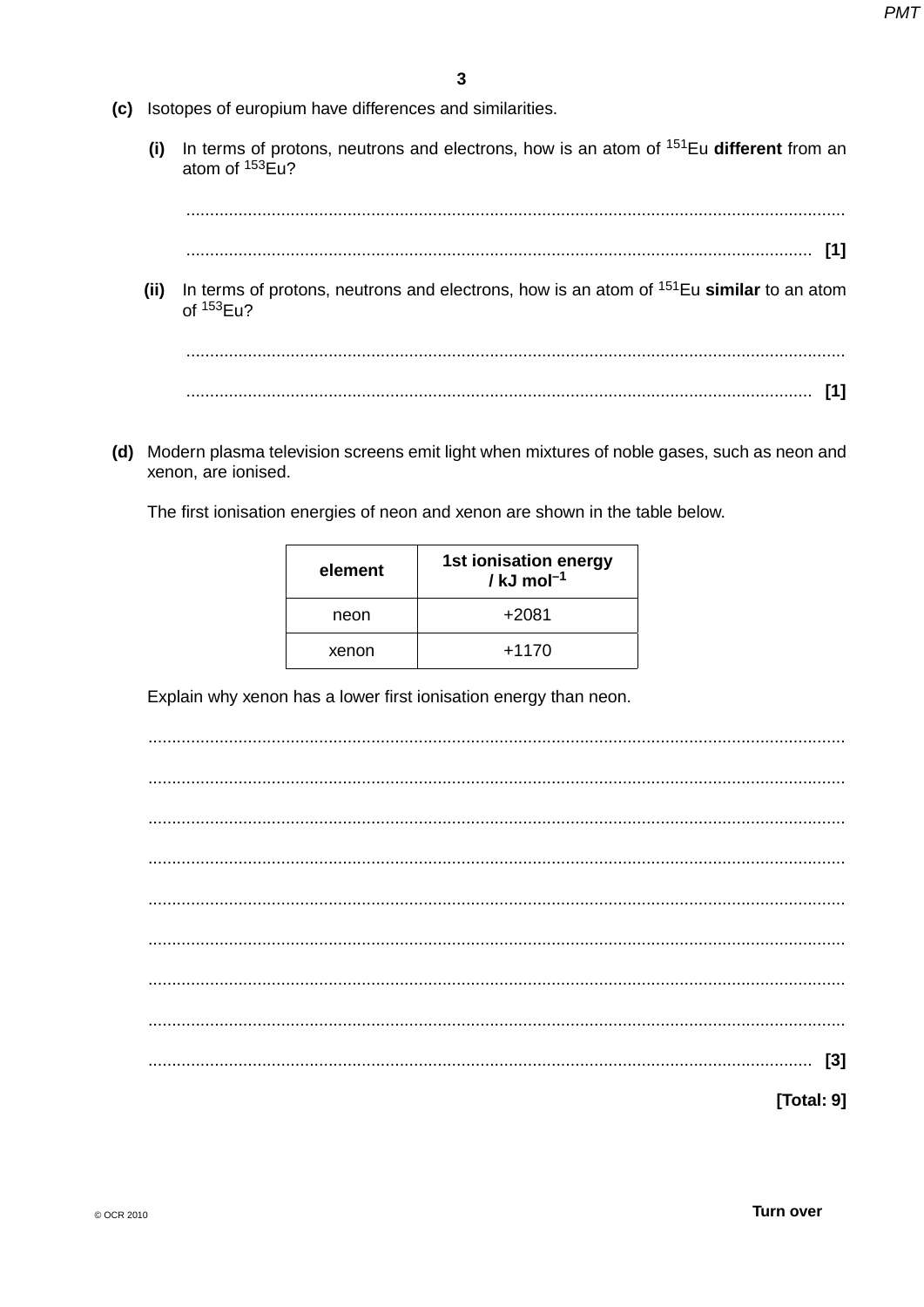- **2** A student carries out experiments using acids, bases and salts.
- (a) Calcium nitrate,  $Ca(NO<sub>3</sub>)<sub>2</sub>$ , is an example of a salt.

The student prepares a solution of calcium nitrate by reacting dilute nitric acid, HNO<sub>3</sub>, with the base calcium hydroxide,  $\text{Ca}(\text{OH})_2$ .

| (i) Why is calcium nitrate an example of a salt?                                                                              |
|-------------------------------------------------------------------------------------------------------------------------------|
|                                                                                                                               |
| $\lceil 1 \rceil$                                                                                                             |
| Write the equation for the reaction between dilute nitric acid and calcium hydroxide.<br>(ii)<br>Include state symbols.       |
| $\mathbf{[2]}$                                                                                                                |
| Explain how the hydroxide ion in aqueous calcium hydroxide acts as a base when it<br>(iii)<br>neutralises dilute nitric acid. |
|                                                                                                                               |
|                                                                                                                               |
| [1]                                                                                                                           |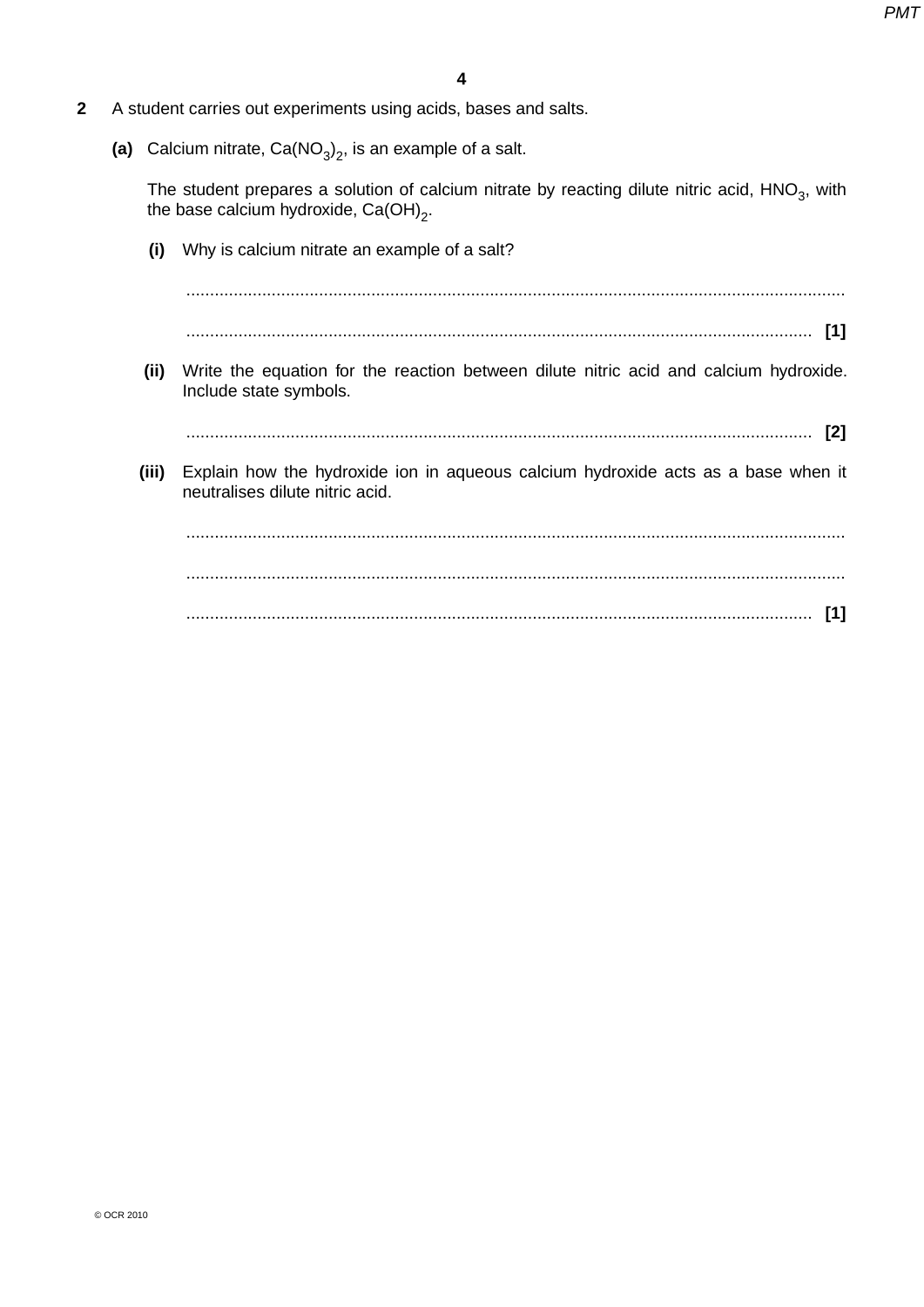**(b)** A student carries out a titration to find the concentration of some sulfuric acid.

The student finds that 25.00 cm3 of 0.0880 mol dm–3 aqueous sodium hydroxide, NaOH, is neutralised by 17.60 cm<sup>3</sup> of dilute sulfuric acid,  $H_2SO_4$ .

 $H_2SO_4(aq) + 2NaOH(aq) \rightarrow Na_2SO_4(aq) + 2H_2O(l)$ 

 **(i)** Calculate the amount, in moles, of NaOH used.

answer = ………………………… mol **[1]**

(ii) Determine the amount, in moles, of  $H<sub>2</sub>SO<sub>4</sub>$  used.

answer = ………………………… mol **[1]**

 **(iii)** Calculate the concentration, in mol dm–3, of the sulfuric acid.

answer = ………………………… mol dm–3 **[1]**

- **(c)** After carrying out the titration in **(b)**, the student left the resulting solution to crystallise. White crystals were formed, with a formula of  $Na<sub>2</sub>SO<sub>4</sub>•xH<sub>2</sub>O$  and a molar mass of 322.1 gmol<sup>-1</sup>.
	- **(i)** What term is given to the '•**x**H<sub>2</sub>O' part of the formula?

.................................................................................................................................... **[1]**

 **(ii)** Using the molar mass of the crystals, calculate the value of *x*.

answer = ………………………… **[2]**

 **[Total: 10]**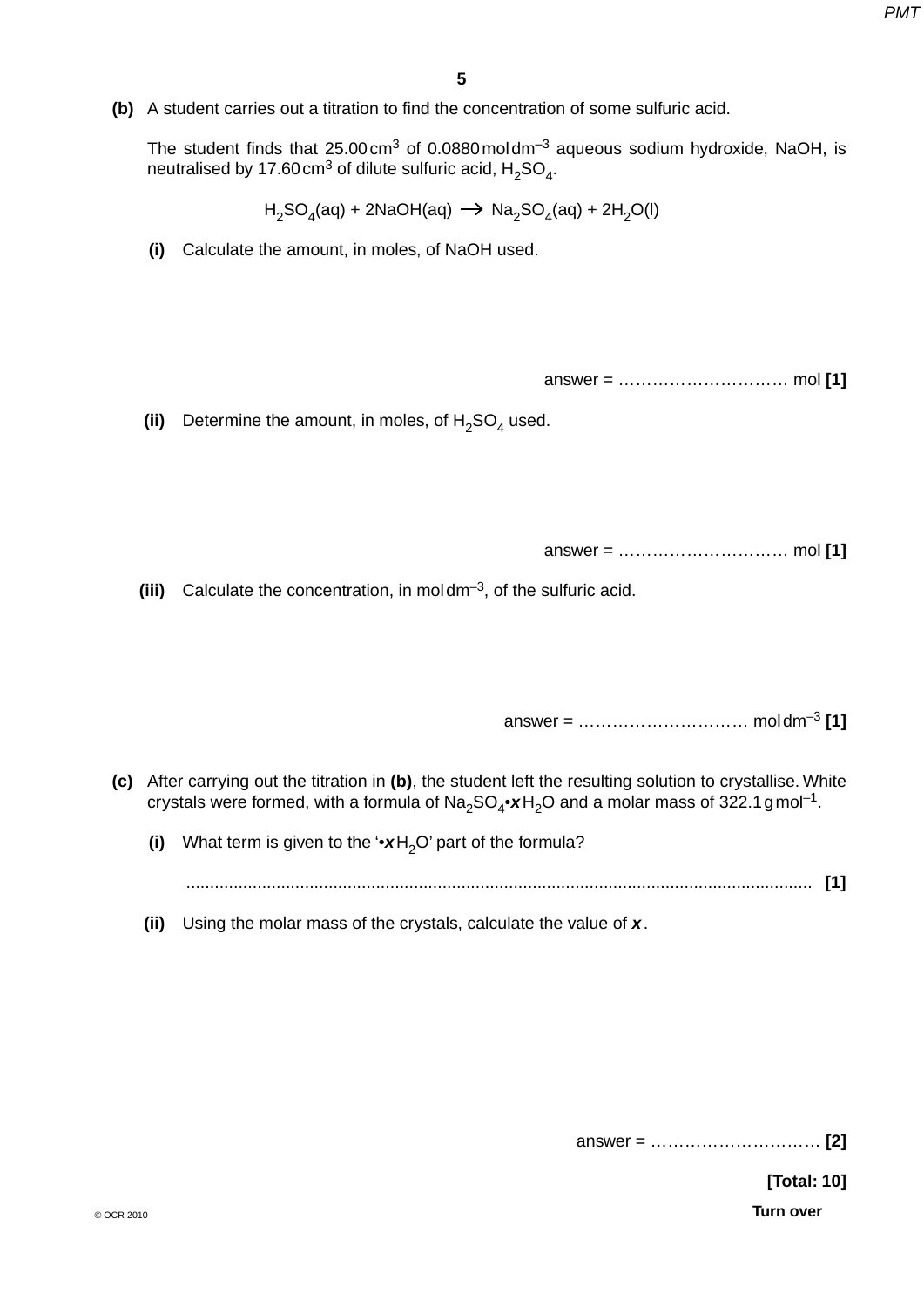- **3** This question is about different models of bonding and molecular shapes.
	- **(a)** Magnesium sulfide shows ionic bonding.
		- **(i)** What is meant by the term *ionic bonding*?

...........................................................................................................................................

- .................................................................................................................................... **[1]**
- **(ii)** Draw a '*dot-and-cross* ' diagram to show the bonding in magnesium sulfide. Show outer electron shells only.

**[2]**

 **(b)** '*Dot-and-cross* ' diagrams can be used to predict the shape of covalent molecules.

Fluorine has a covalent oxide called difluorine oxide,  $F<sub>2</sub>O$ . The oxygen atom is covalently bonded to each fluorine atom.

(i) Draw a '*dot-and-cross*' diagram of a molecule of  $F_2O$ . Show outer electron shells only.

**[2]**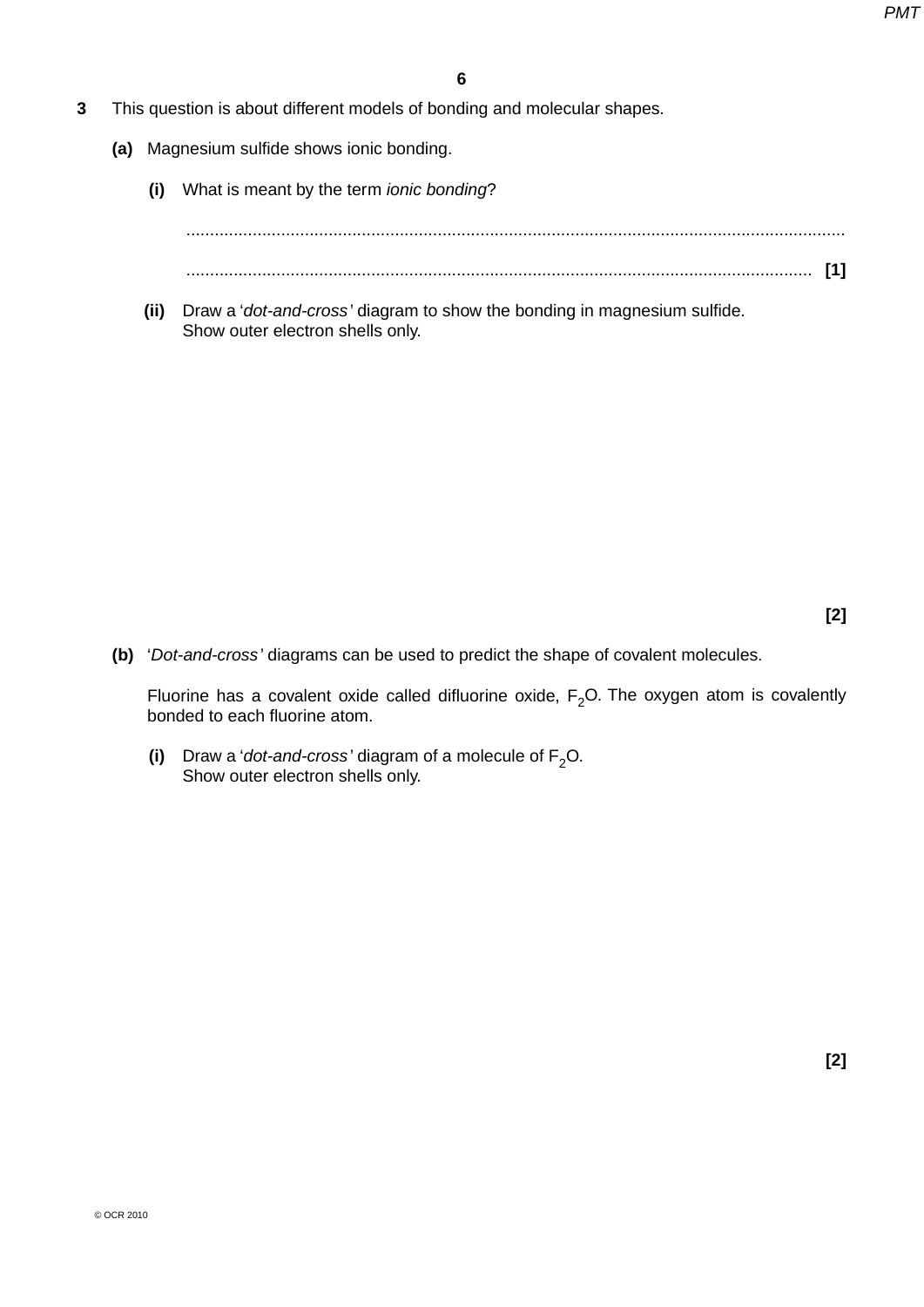(ii) Predict the bond angle in an  $F<sub>2</sub>O$  molecule. Explain your answer.

- (c) Liquid ammonia,  $NH_{3}$ , and water, H<sub>2</sub>O, both show hydrogen bonding.
	- Draw a labelled diagram to show hydrogen bonding between two molecules of liquid  $(i)$ ammonia.

 $[3]$ 

(ii) Water has several anomalous properties as a result of its hydrogen bonding.

Describe and explain one anomalous property of water which results from hydrogen bonding.

[Total: 13]

**Turn over**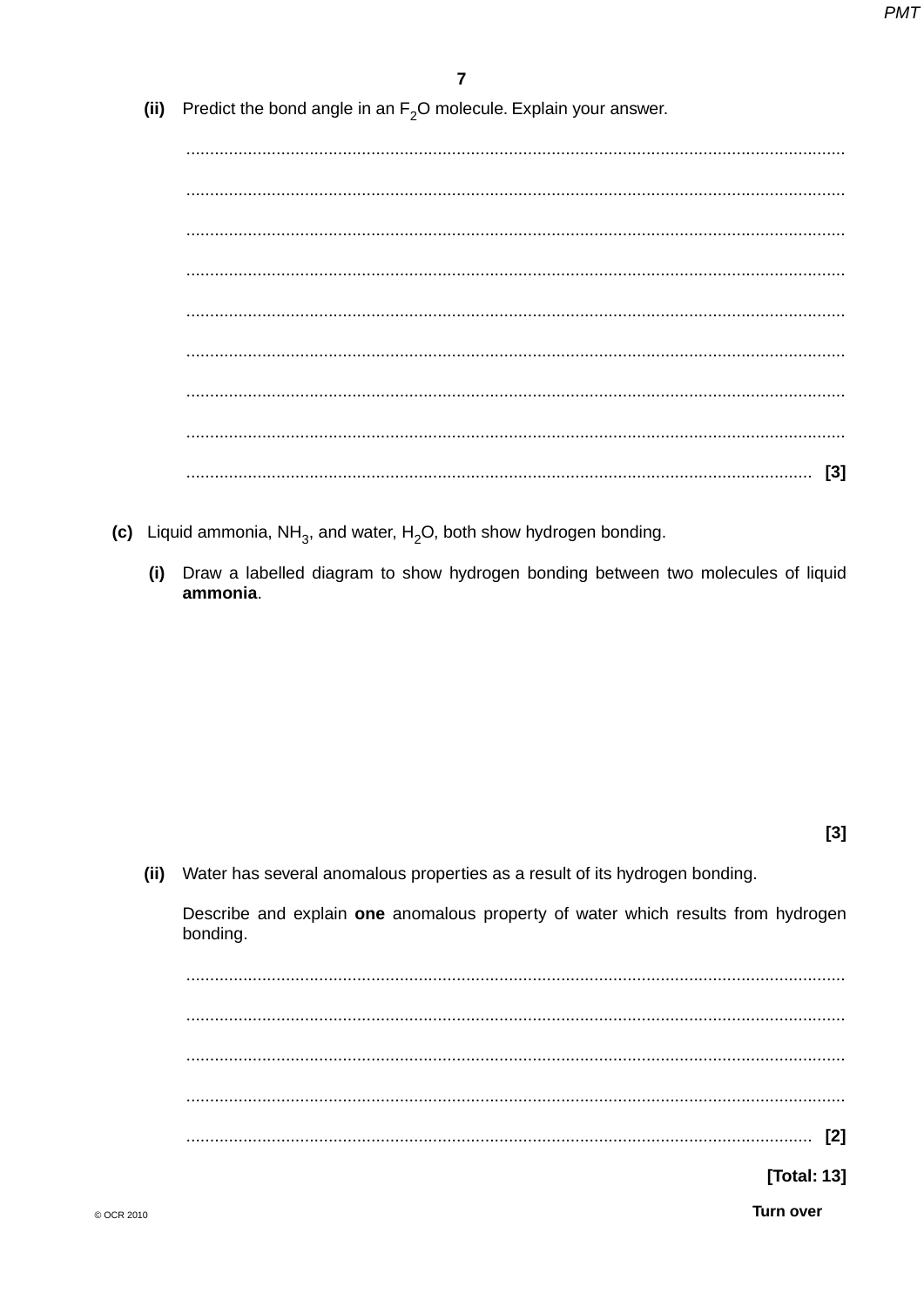- **4** Chlorine and bromine are elements in Group 7 of the Periodic Table.
	- **(a)** Chlorine is used in water treatment.

State **one** advantage and **one** disadvantage of using chlorine in water treatment.

advantage: ............................................................................................................................... ................................................................................................................................................... disadvantage: ...........................................................................................................................

- .............................................................................................................................................. **[2]**
- **(b)** The electron configuration of bromine contains outermost electrons in the 4th shell.

Using your knowledge of Group 7 elements, complete the electron configuration of bromine.

1s22s22p63s23p6 ................................................................................................................. **[1]** 

 **(c)** Displacement reactions can be used to detect bromide ions in solution.

A student has a solution that contains bromide ions. The student carries out the following experiment.

# **Step 1**

- She bubbles some chlorine gas through a sample of the solution.
- The mixture changes colour.

# **Step 2**

- The student then adds an organic solvent, cyclohexane, to the mixture.
- She shakes the contents and allows the layers to separate.
- **(i)** Write the **ionic** equation for the reaction that takes place in **step 1**.

..................................................................................................................................... **[1]**

 **(ii)** What colour does the cyclohexane layer turn in **step 2**?

..................................................................................................................................... **[1]**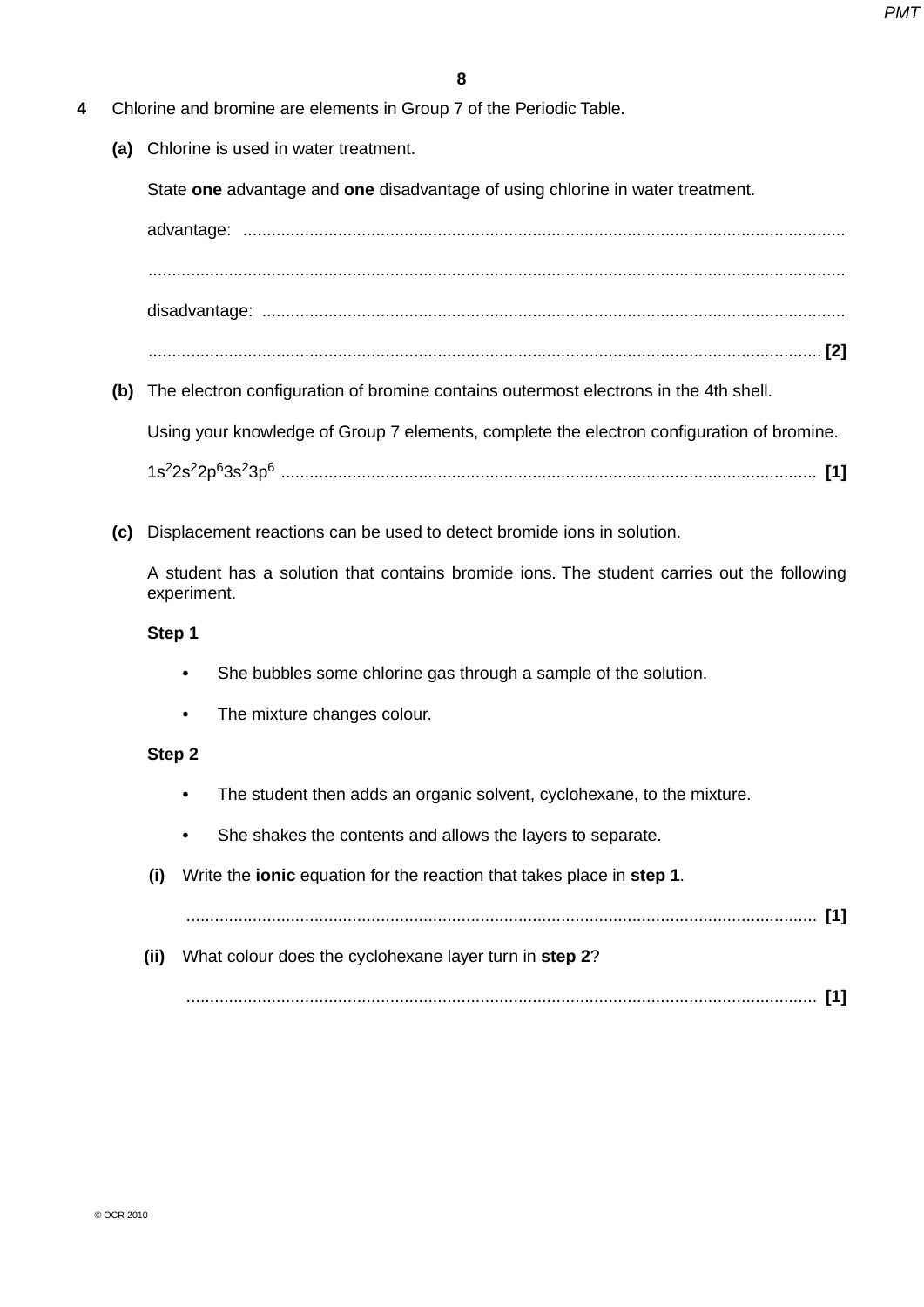- **(d)** Chlorine reacts differently with dilute and concentrated aqueous solutions of sodium hydroxide.
	- When chlorine reacts with dilute sodium hydroxide, one of the products is sodium chlorate(I). This is the reaction that is used to manufacture bleach.
	- When chlorine is reacted with hot concentrated sodium hydroxide, a different reaction takes place. One of the products is NaClO<sub>3</sub>, used as a weedkiller.

In each reaction, chlorine has been both oxidised and reduced.

- **(i)** What term is used to describe a redox reaction in which an element is both oxidised and reduced?
	- ..................................................................................................................................... **[1]**
- **(ii)** Write equations for these two reactions of chlorine with sodium hydroxide:

equation for reaction with **dilute** sodium hydroxide,

...........................................................................................................................................

equation for reaction with **hot concentrated** sodium hydroxide.

- ...................................................................................................................................... **[3]**
- **(iii)** Chlorine forms another chlorate called sodium chlorate(VII), used in the manufacture of matches.

Suggest the formula of sodium chlorate(VII).

..................................................................................................................................... **[1]**

**[Total: 10]**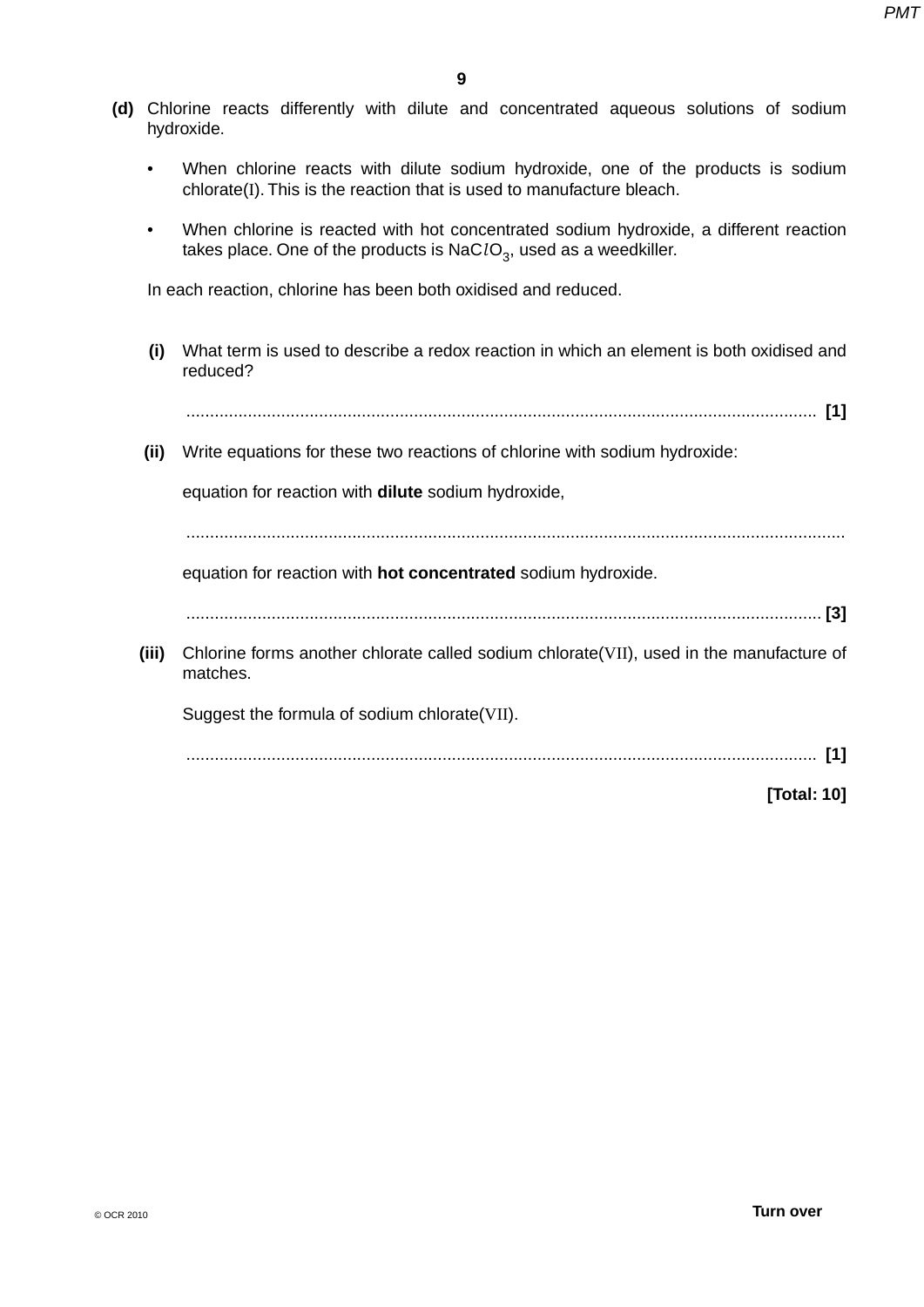- **5** Chemists use the Periodic Table to predict the behaviour of elements.
	- **(a)** Early attempts at developing a Periodic Table arranged elements in order of increasing atomic mass.
		- **(i)** State which two elements from the **first twenty** elements of the modern Periodic Table are not arranged in order of increasing atomic mass.

..................................................................................................................................... **[1]**

 **(ii)** Why does the modern Periodic Table **not** arrange some elements, such as those in **a(i)**, in order of increasing atomic mass?

 ........................................................................................................................................... ........................................................................................................................................... ..................................................................................................................................... **[1]**

- **(b)** Magnesium and strontium are in Group 2 of the Periodic Table.
	- **(i)** When reacted with oxygen, magnesium forms a white powder called magnesium oxide.

Write the equation for the reaction of magnesium with oxygen.

..................................................................................................................................... **[1]**

 **(ii)** Magnesium reacts with dilute acids.

Describe what you would expect to see when magnesium ribbon is added to an excess of dilute hydrochloric acid.

 ........................................................................................................................................... ..................................................................................................................................... **[2]**

- 
- **(iii)** Strontium reacts in a similar way to magnesium.

Describe **one** difference you might observe if strontium, instead of magnesium, was reacted with dilute hydrochloric acid.

..................................................................................................................................... **[1]**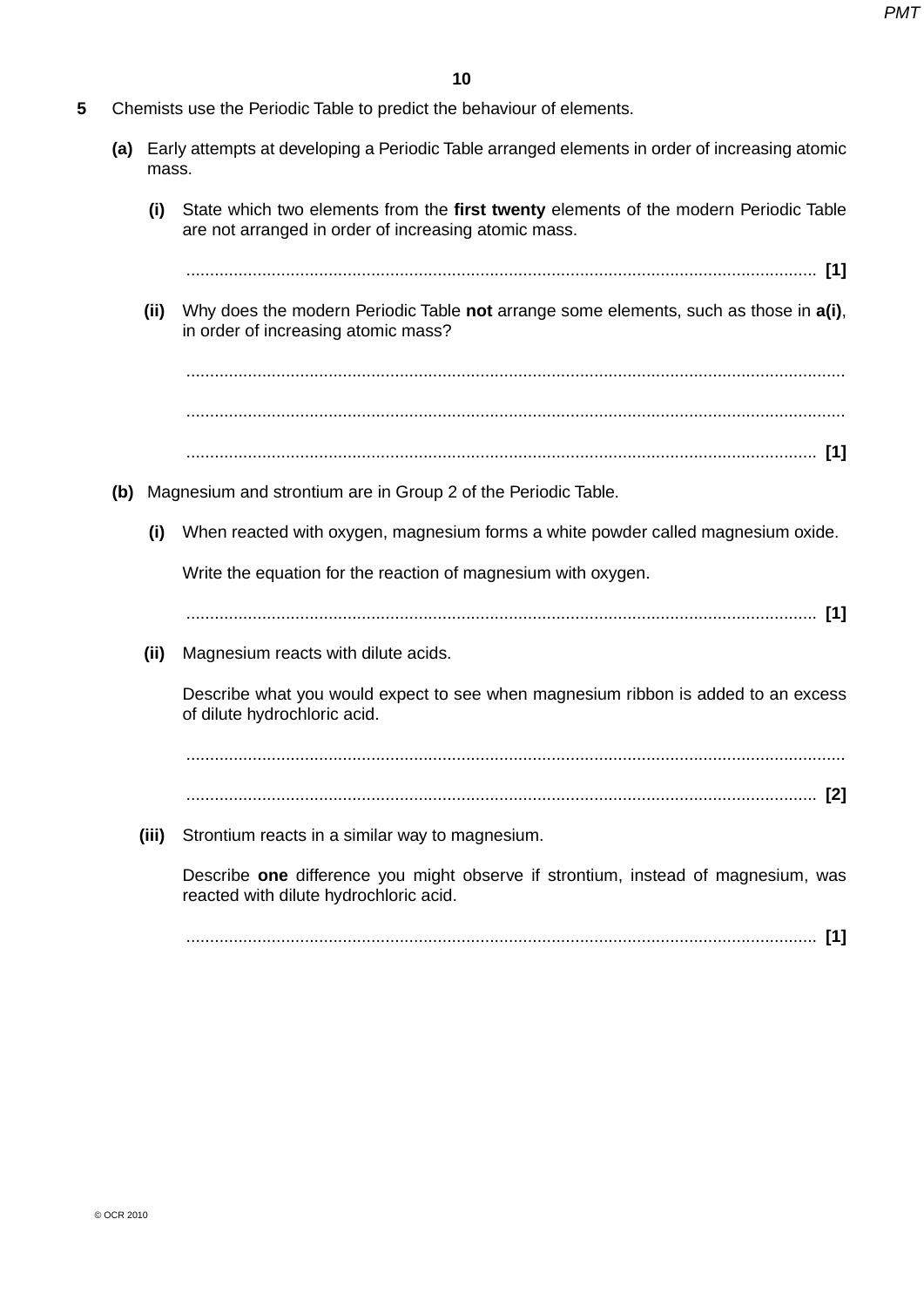(c) The third period of the Periodic Table features the elements magnesium and chlorine. The table below shows the melting points of these elements.

| element   | melting point<br>/ °C |
|-----------|-----------------------|
| magnesium | 650                   |
| chlorine  | $-101$                |

Describe the structure and bonding shown by these elements. Use your answer to explain the difference in melting points.



In your answer, you should use appropriate technical terms spelt correctly.

# **TURN OVER FOR PART (d)**